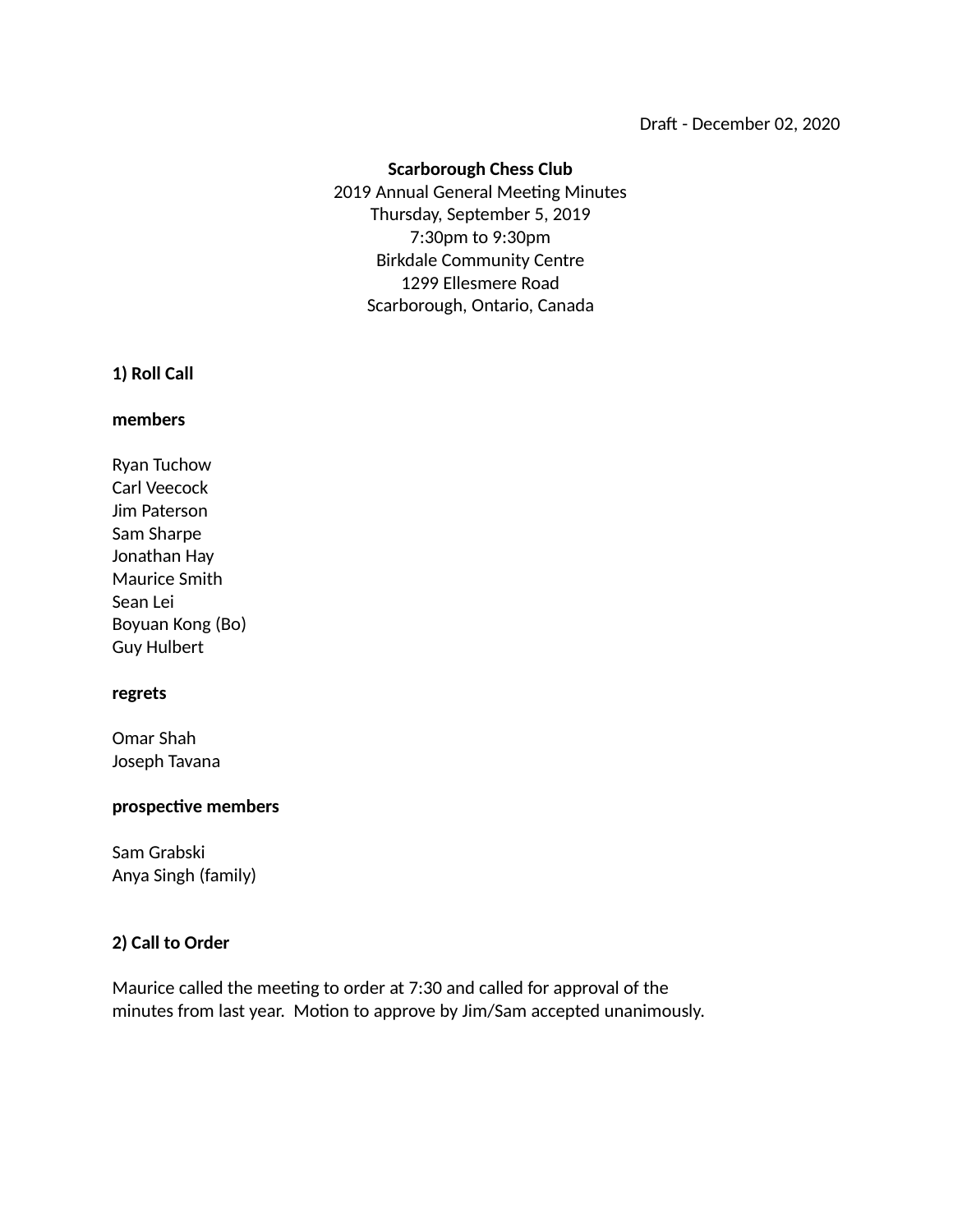### **3) President's Report**

Omar Shah submitted his report by email to Maurice Smith who read it. Please see appendix A for the President's Report.

## **4) Vice President's Report**

Maurice read his report. Please see appendix B for the Vice President's report.

## **5) Treasurer's Report**

Sean provided an income statement. Please see appendix C for the income statement. He verbally reported good and bad news.

Good News

- made money (less then previous year)
- memberships increased
- many expenses are one time
- cheque order is good for three years
- not too many refunds

Bad News

- rent is up

Questions

1. Carl Q. Is income statement bank balance. Answer: Mostly – some cash. Q. Can club take donations? Yes. Phil Haley's wife sponsored the most improved player's award two years ago.

2. Ryan. Q. When are dues payable? Answer: Two weeks in advance. Usually notice is given 4 weeks in advance.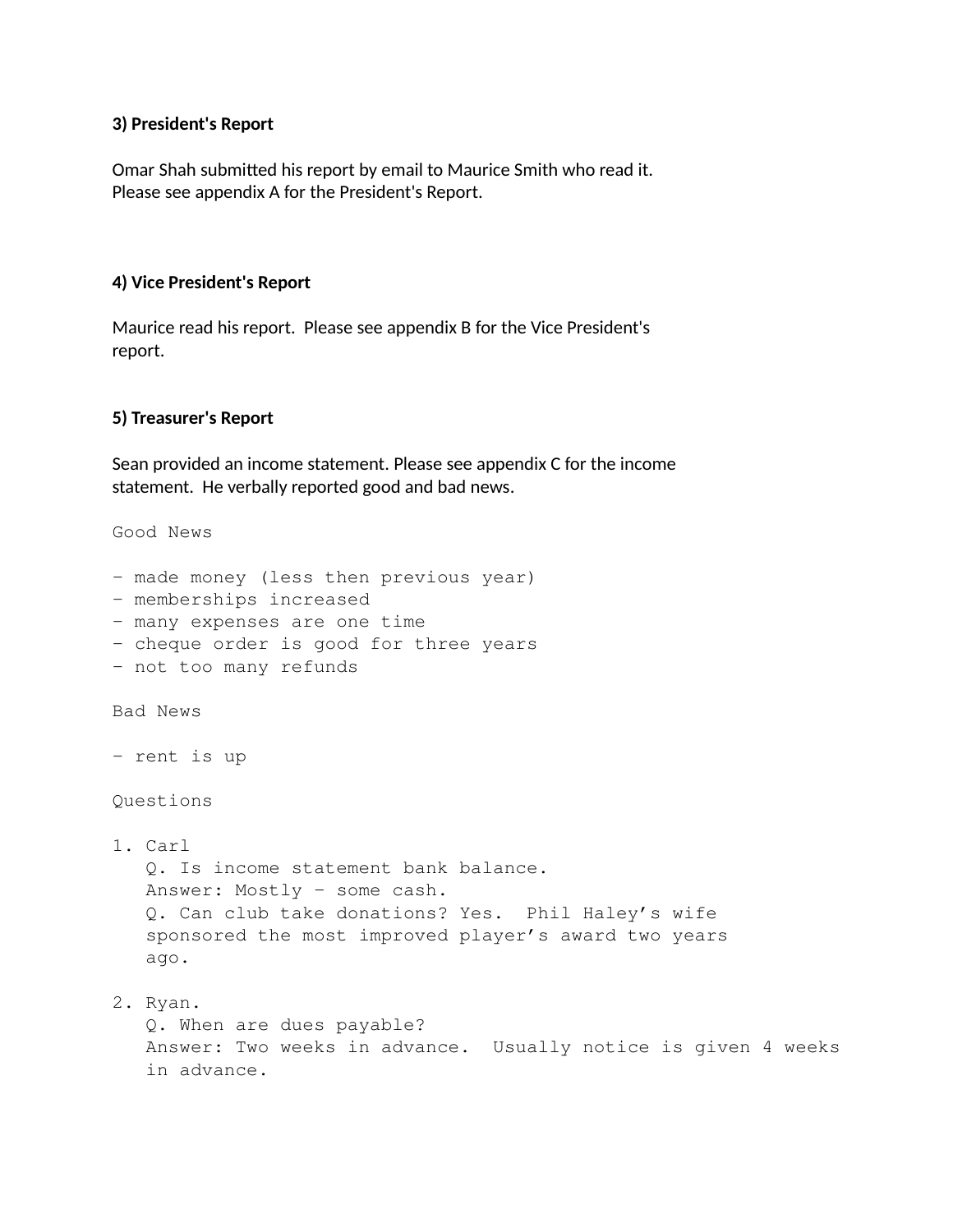- 3. Carl. Q. What is the payable date based on? Answer: Original date of membership.
- 4. Sam.
	- Q. Do we get a discount from CFC (A. yes) and are FIDE costs broken out (A. no).
- 5. Carl. Q. What is the CFC breakdown? A. Of \$48 paid, \$41.93 goes to CFC and club keeps the rest.

# **Motion: GIC (Omar{proxy}).**

Propose that the club invest some of excess cash in 5-year GIC. Perhaps \$10,000.

1. Carl V. Notes that money laundering rules at banks might complicate this.

Motion to Approve (Carl/Sean). Unanimous approval.

# **6) Secretary's Report** (Vacant)

No report.

# **7) Officer at Large Report** (Bo)

No report. Bo does pairing and will run to continue.

# **8) Tournament Director's Report** (Omar)

Maurice for Omar. Club championship was not FIDE rated because one player had a FIDE rating too high for the time control.

## **9) Facebook Admin Report** (Omar)

No report.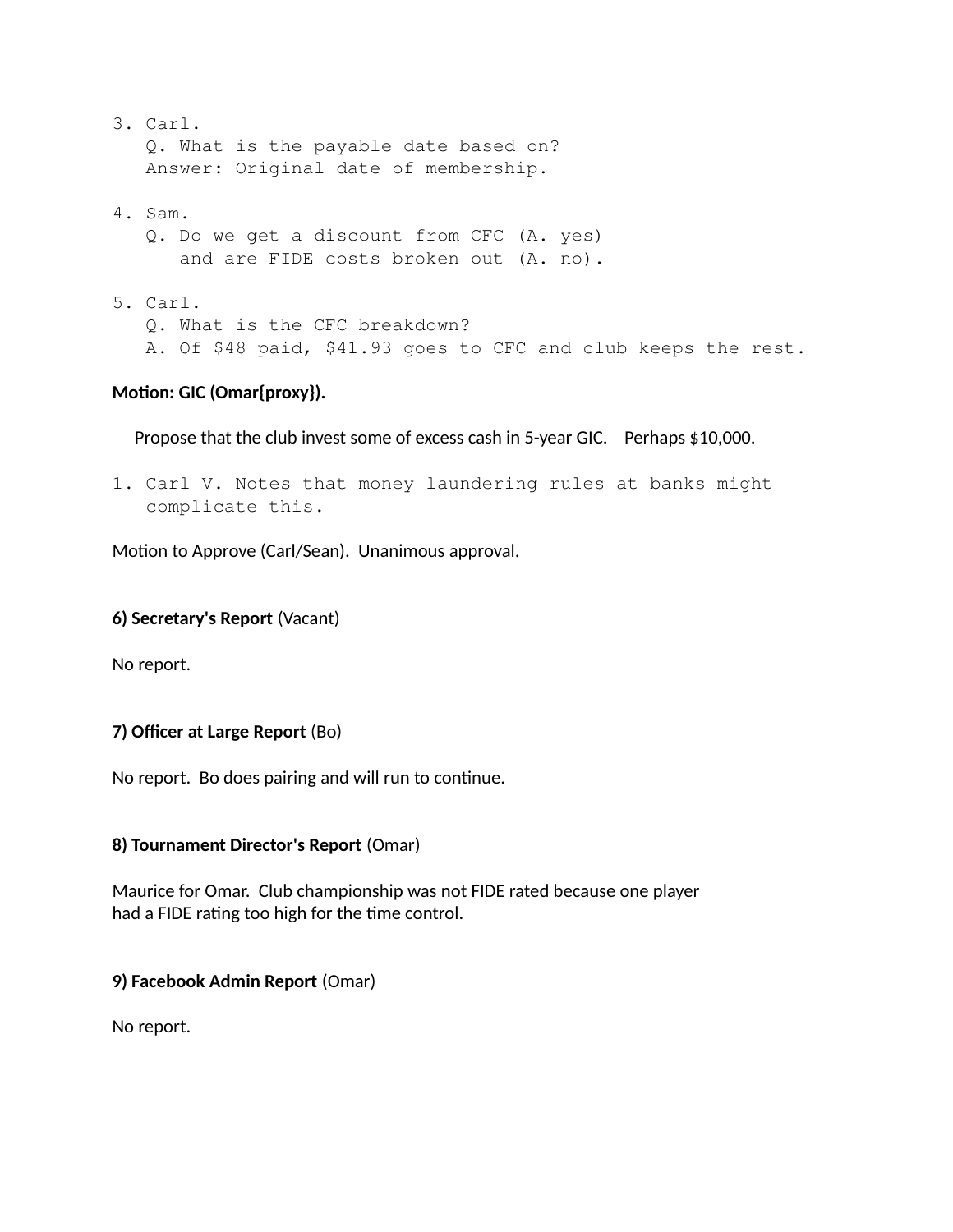### **10) Other Business 2018/2019**

- Carl V: do we post results on Facebook (yes).
- Sam Sharpe question about phones must be switched off.
- No pairing changes after 7:25
- Carl: Children running with pencils is a hazard.
- Sean: Parents should be alerted to this; also about noise.

### **11) Elections**

Carl nominated Omar for President – acclaimed. Jim nominated Maurice for Vice President – acclaimed. Bo nominated Sean for Treasurer – acclaimed. Sean nominated Guy for Secretary – acclaimed. Carl nominated Bo for Officer at Large – acclaimed. Jim nominated Sean for Tournament Director – acclaimed.

## **12) Motions**

#### Playing up fee should be set to \$20 (Omar{proxy}/Sean)

```
 Omar: Either there should be either no playing up or a fee for 
it.
  Sean: Made several points
   1. Finances are good
   2. With no charge pairings are seriously disrupted.
   3. Delays start of play
  Alternate motions.
   Bo fee of $10.
   Jim fee of $5.
Guy pointed out that the motion was for $20.
Vote on alternate motions: FAIL
Vote on original motion: (8 for, 1 against)
Original motion passes.
```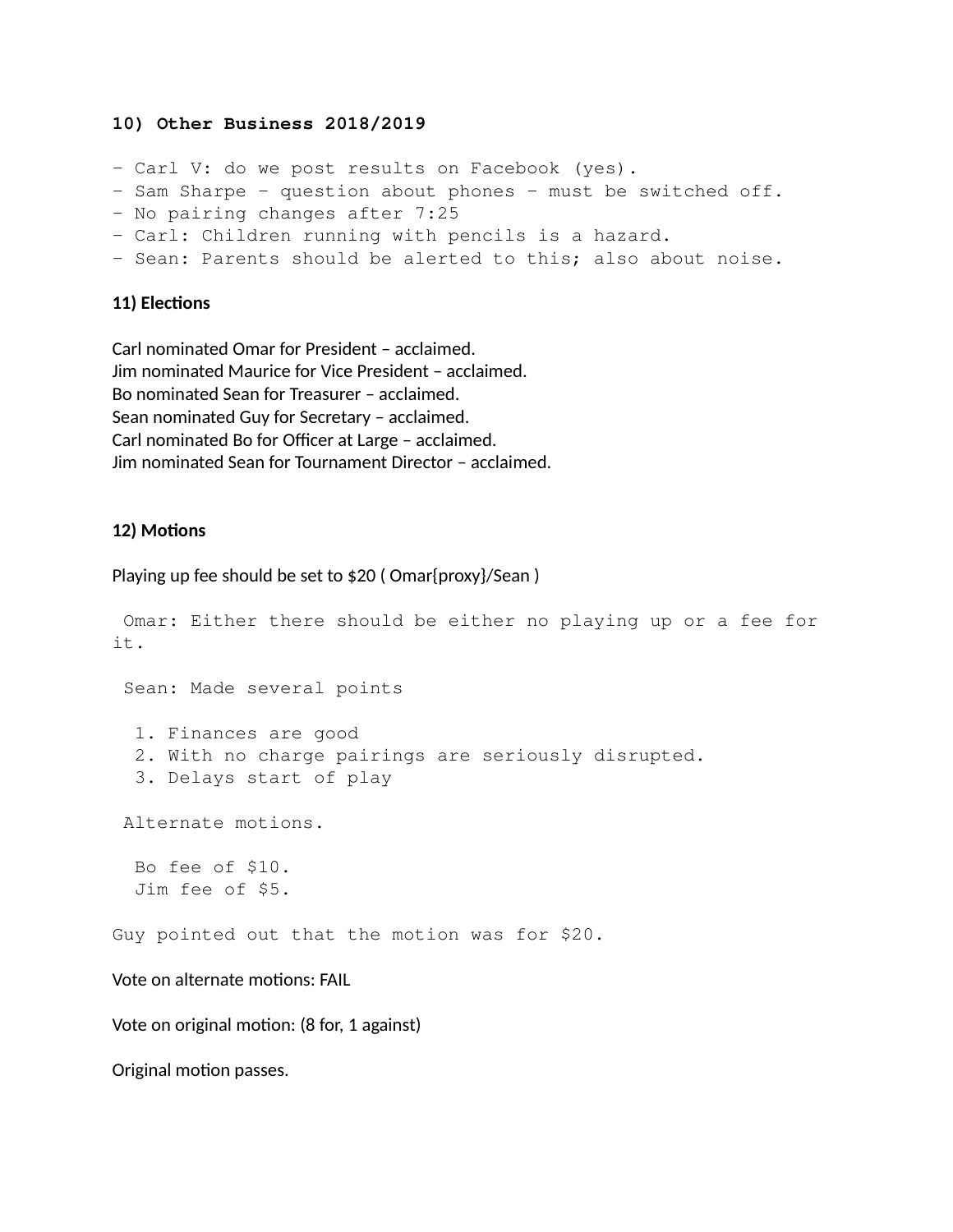# **13) Other Business 2019/2020**

Joseph Tavana sent an email to Maurice because he could not attend the meeting. Wants the club to run through the summer? He would also like there to be a youth club with no adults. He suggests a \$10K budget for additional expenses.

Four other ideas, which Maurice rejects.

4. Fixed cost of \$5 for non-members. (No: No demand). 3. Club Championship open to all @ \$15. (No). 2. Change club championship to 7 rounds and have a blitz tournament on 8th evening. 1. A suggestion about the AGM was ruled out-of-order by the chair.

Carl: thank Joseph for suggestions.

# **60th Anniversary Celebration.**

We have the community centre for an extra day this year due to the way the calendar falls. Maurice would like to use the extra day (Dec 19, 2019) to hold a 60th Anniversary Celebration.

This was agreed and planning left to Omar and Maurice.

## **14) Adjournment**

Meeting was adjourned well after 9:30pm.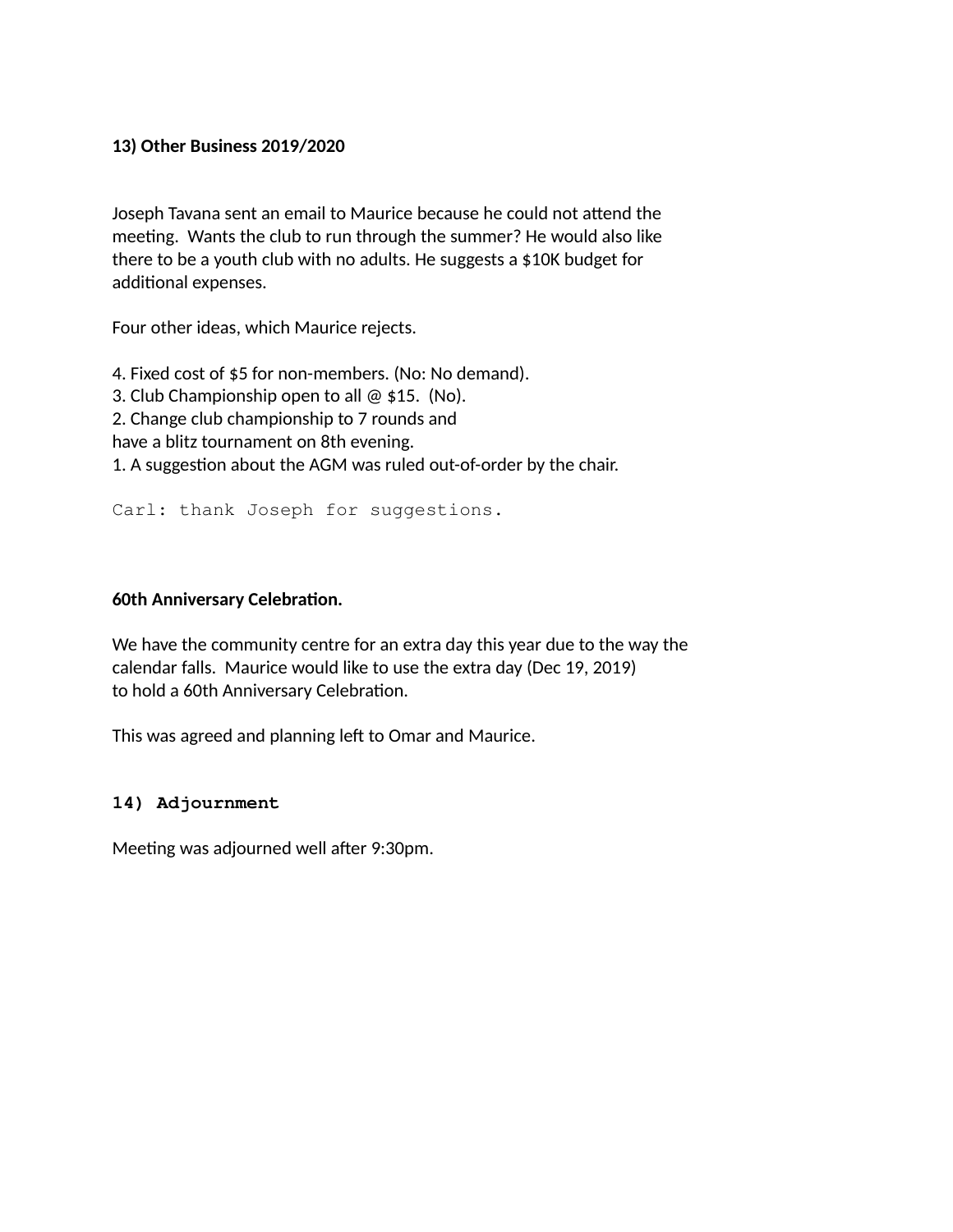## **Appendix A President's Report.**

Greatings SCC Executives & Members,

The past year at SCC we witnessed the 1800+ section be FIDE rated throughout the year. Having the top section FIDE-rated was dream of mine when I joined the club and I am delighted that it has finally transpired. A new section of U1000 for Juniors only was introduced as well. I hope to see both sections grow as time goes on.

The club purchased 40 DGT Clocks from the CFC via CMA from FIDE/DGT at a heavily discounted price. We added 10 DGT 3000 clocks, top of line brand, and 30 DGT North American. All boards in play at our club use a digital clock and the analog ones have been phased out. Although the club paid well over \$1000 for these clocks, I believe the investment to be well worth it for the long run.

This year we saw the departure of our long time fellow Executive and Treasurer Ken Kurkowski. I would like to than Ken for all his years of service and wish him the best of health in the future. I have already started to miss his presence and hope he will return as a player one day.

I would also like to thank all my fellow Executives and volunteers for their hard work and dedication to the Club. Without them the club simply wouldn't function.

Lastly, I look forward to growing the club by bringing in new members. The social media part of the club needs to be worked on and I'll look into recruiting some members to help out.

If nominated I would run again as President of the Club.

Best regards.

Omar Shah

Sep 4th, 2019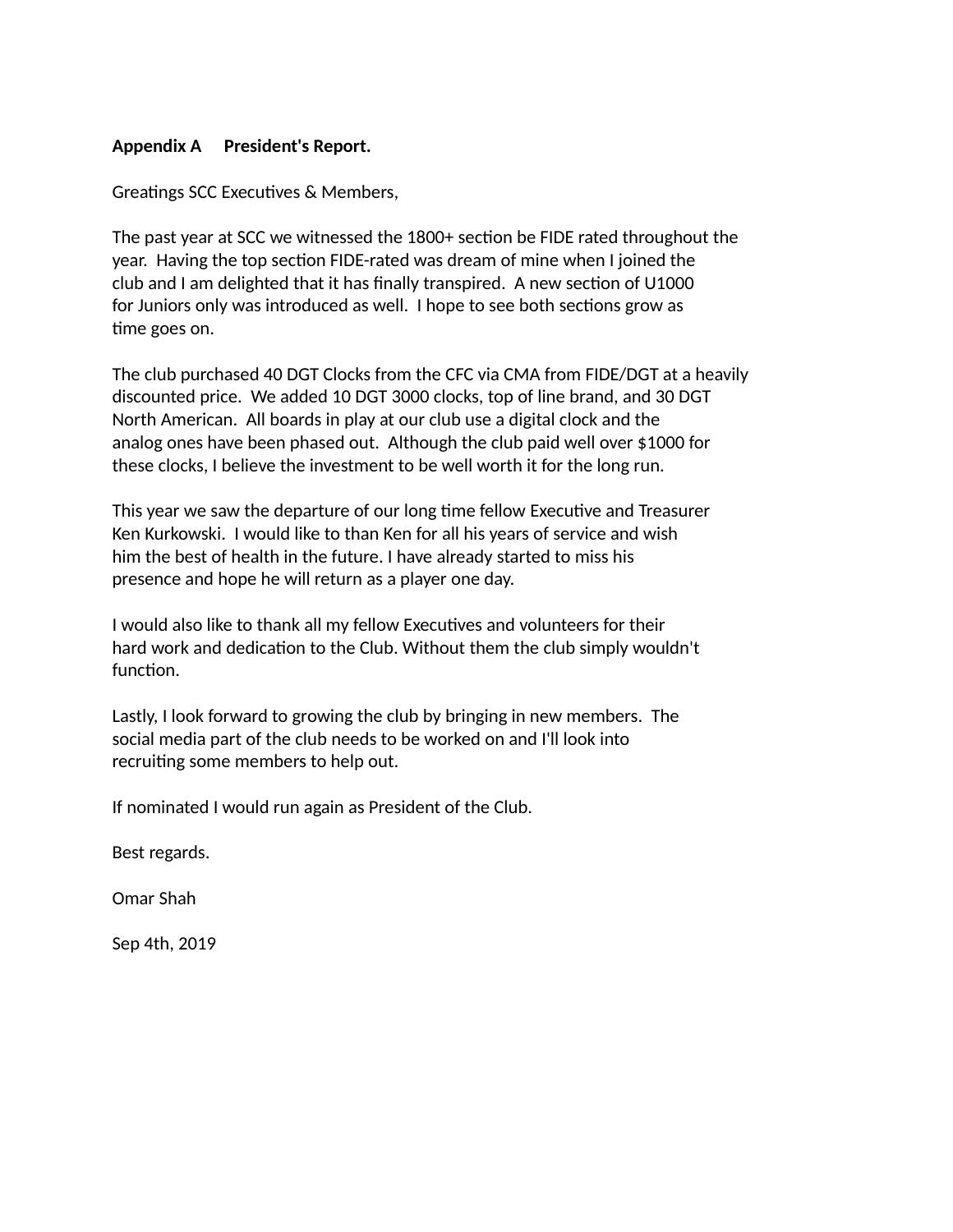## **Appendix B Vice-President's Report.**

I was kept busy this past year looking after the administration of the Club.

Much time was spent contacting members about their Club and CFC due dates for their membership fees. I would say that 95% of the members do not pay until they are notified. Sometimes they have to be contacted more than once.

I send in all CFC dues and all rating fees to the C.F.C. with an email detailing all the required information. I also send in all the information on new members.

I work with the City applying for the permit and filling out all their forms. I have estabished a good working reation ship with the Birkdale Community Centre Supervisor.

I purchase all the trophies that we give out as prizes. Also I keep a catalogue of books that we also use as prizes. I notify all the prize winners.

This past year it was busier than usual for me because our President was away due to ill health for several weeks.

I have been in the Club since 1976 and in chess administrations since 1988. I would like to retire but at the moment I do not see anyone volunteering to take over all the responsibilities. Therefore I will stand again as Vice President if nominated.

Maurice Smith